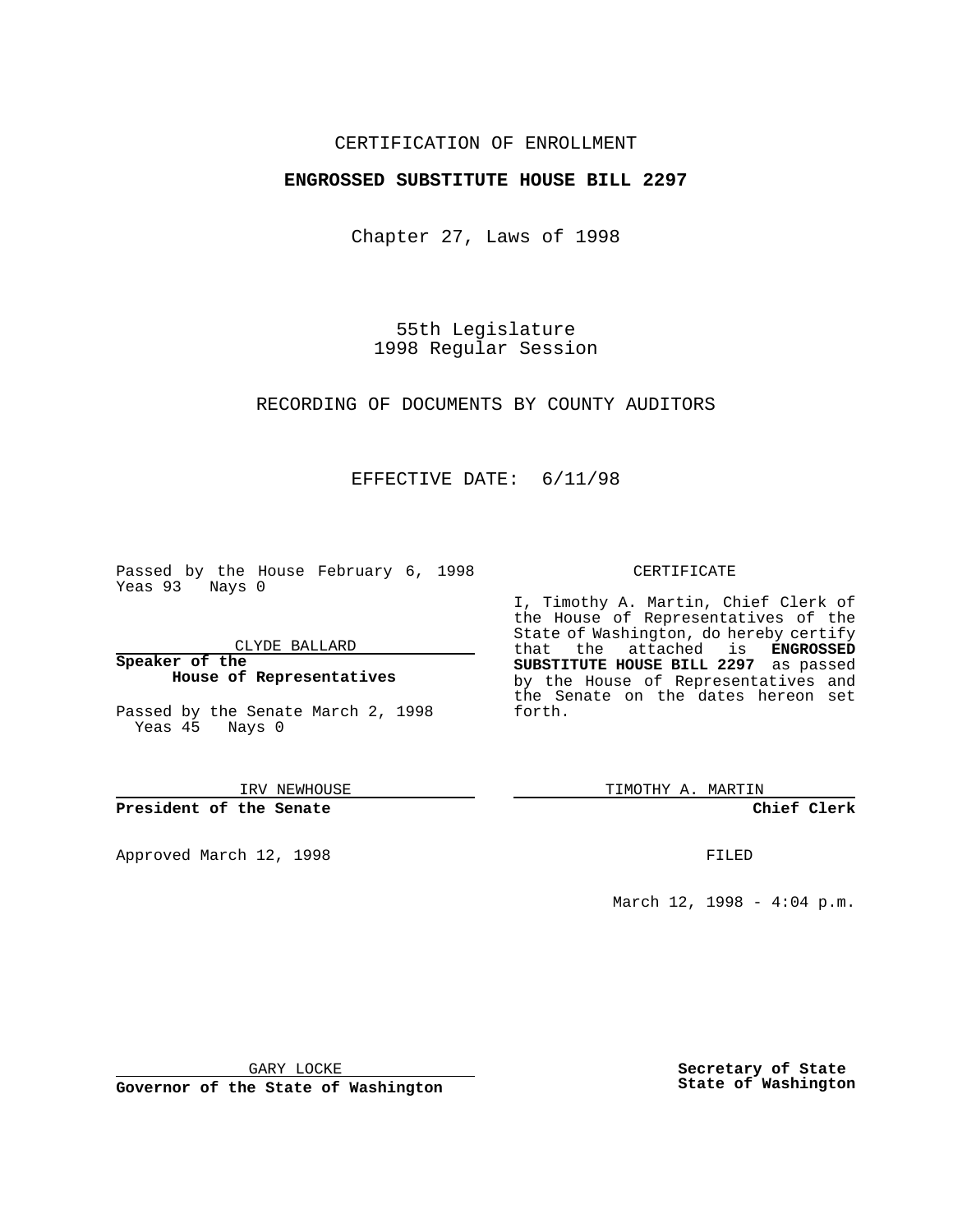# **ENGROSSED SUBSTITUTE HOUSE BILL 2297** \_\_\_\_\_\_\_\_\_\_\_\_\_\_\_\_\_\_\_\_\_\_\_\_\_\_\_\_\_\_\_\_\_\_\_\_\_\_\_\_\_\_\_\_\_\_\_

\_\_\_\_\_\_\_\_\_\_\_\_\_\_\_\_\_\_\_\_\_\_\_\_\_\_\_\_\_\_\_\_\_\_\_\_\_\_\_\_\_\_\_\_\_\_\_

Passed Legislature - 1998 Regular Session

#### **State of Washington 55th Legislature 1998 Regular Session**

**By** House Committee on Government Administration (originally sponsored by Representatives Sehlin and Hankins)

Read first time 01/20/98. Referred to Committee on .

1 AN ACT Relating to recording documents; and amending RCW 65.04.045, 2 65.04.047, and 65.04.015.

3 BE IT ENACTED BY THE LEGISLATURE OF THE STATE OF WASHINGTON:

4 **Sec. 1.** RCW 65.04.045 and 1996 c 143 s 2 are each amended to read 5 as follows:

6 (1) When any instrument is presented to a county auditor or 7 recording officer for recording, the first page of the instrument shall 8 contain:

9 (a) A top margin of at least three inches and a one-inch margin on 10 the bottom and sides, except that an instrument may be recorded if a 11 minor portion of a notary seal, incidental writing, or minor portion of 12 a signature extends beyond the margins;

13 (b) The top left-hand side of the page shall contain the name and 14 address to whom the instrument will be returned;

 (c) The title or titles, or type or types, of the instrument to be recorded indicating the kind or kinds of documents or transactions contained therein. The auditor or recording officer shall only be required to index the title or titles captioned on the document;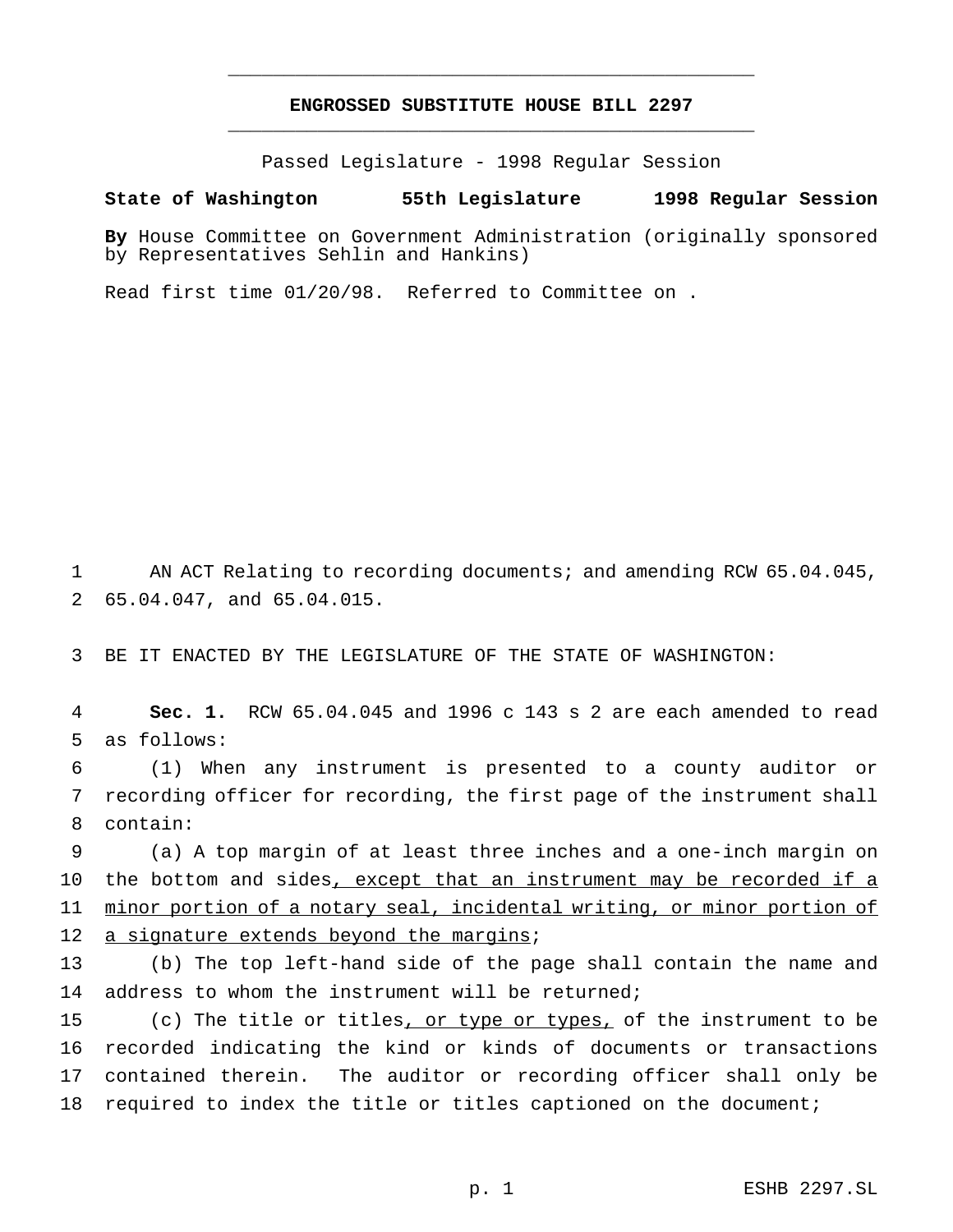(d) Reference numbers of documents assigned or released with reference to the document page number where additional references can be found, if applicable;

 (e) The names of the grantor(s) and grantee(s), as defined under 5 RCW 65.04.015, with reference to the document page number where additional names are located, if applicable;

 (f) An abbreviated legal description of the property, including lot, block, plat, or section, township, and range, and reference to the document page number where the full legal description is included, if applicable;

(g) The assessor's property tax parcel or account number.

 (2) All pages of the document shall be on sheets of paper of a weight and color capable of producing a legible image that are not larger than fourteen inches long and eight and one-half inches wide with text printed or written in eight point type or larger. Further, all instruments presented for recording must have a one-inch margin on the top, bottom, and sides for all pages except page one, be prepared in ink color capable of being imaged, and have all seals legible and capable of being imaged, and no attachments may be affixed to the pages.

 The information provided on the instrument must be in substantially the following form:

This Space Provided for Recorder's Use

When Recorded Return to:

...................................

Grantor(s)

Grantee(s)

Legal Description

Assessor's Property Tax Parcel or Account Number

Document Title(s)

ESHB 2297.SL p. 2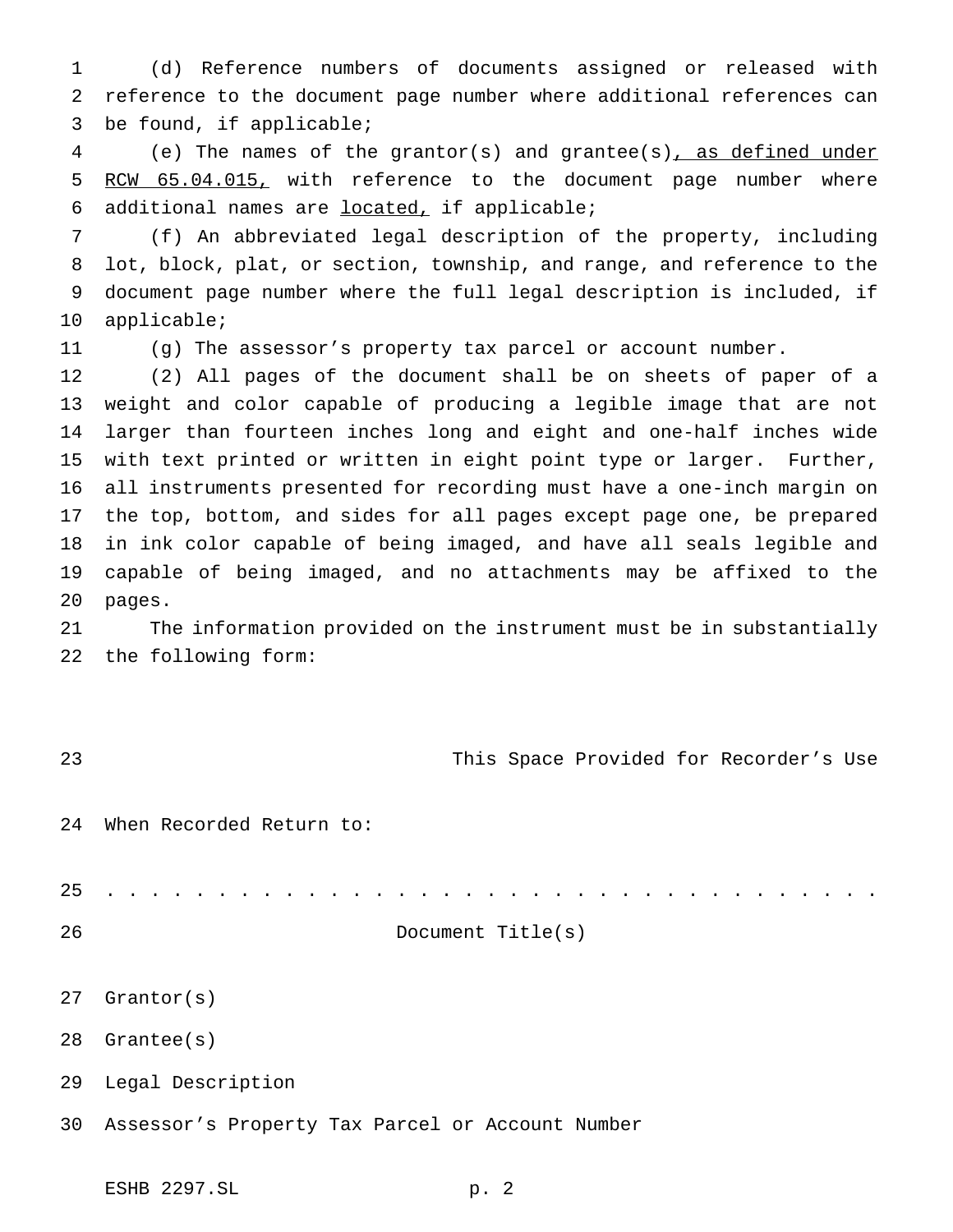Reference Numbers of Documents Assigned or Released

 **Sec. 2.** RCW 65.04.047 and 1996 c 143 s 3 are each amended to read as follows:

 If an instrument presented for recording does not contain the 5 information required by RCW  $65.04.045(1)$  (( $\overline{(a)}$  through  $\overline{(e)}}$ )), the person preparing the instrument for recording shall prepare a cover sheet that contains the required information. The cover sheet shall be attached to the instrument and shall be recorded as a part of the instrument. An additional page fee as determined under RCW 36.18.010 shall be collected for recording of the cover sheet. Any errors in the cover sheet shall not affect the transactions contained in the instrument itself. The cover sheet need not be separately signed or acknowledged. The cover sheet information shall be used to generate the auditor's grantor/grantee index, however, the names and legal description in the instrument itself will determine the legal chain of title. The cover sheet shall be substantially the following form:

 WASHINGTON STATE COUNTY AUDITOR/RECORDER'S INDEXING FORM

Return Address

Please print or type information

 **Document Title**(s) (or transactions contained therein): 1. 2. 3. 4. **Grantor**(s) (Last name first, then first name and initials) 1. 2. 3. 4. 31 5. Additional names on page \_\_\_ of document. **Grantee**(s) (Last name first, then first name and initials)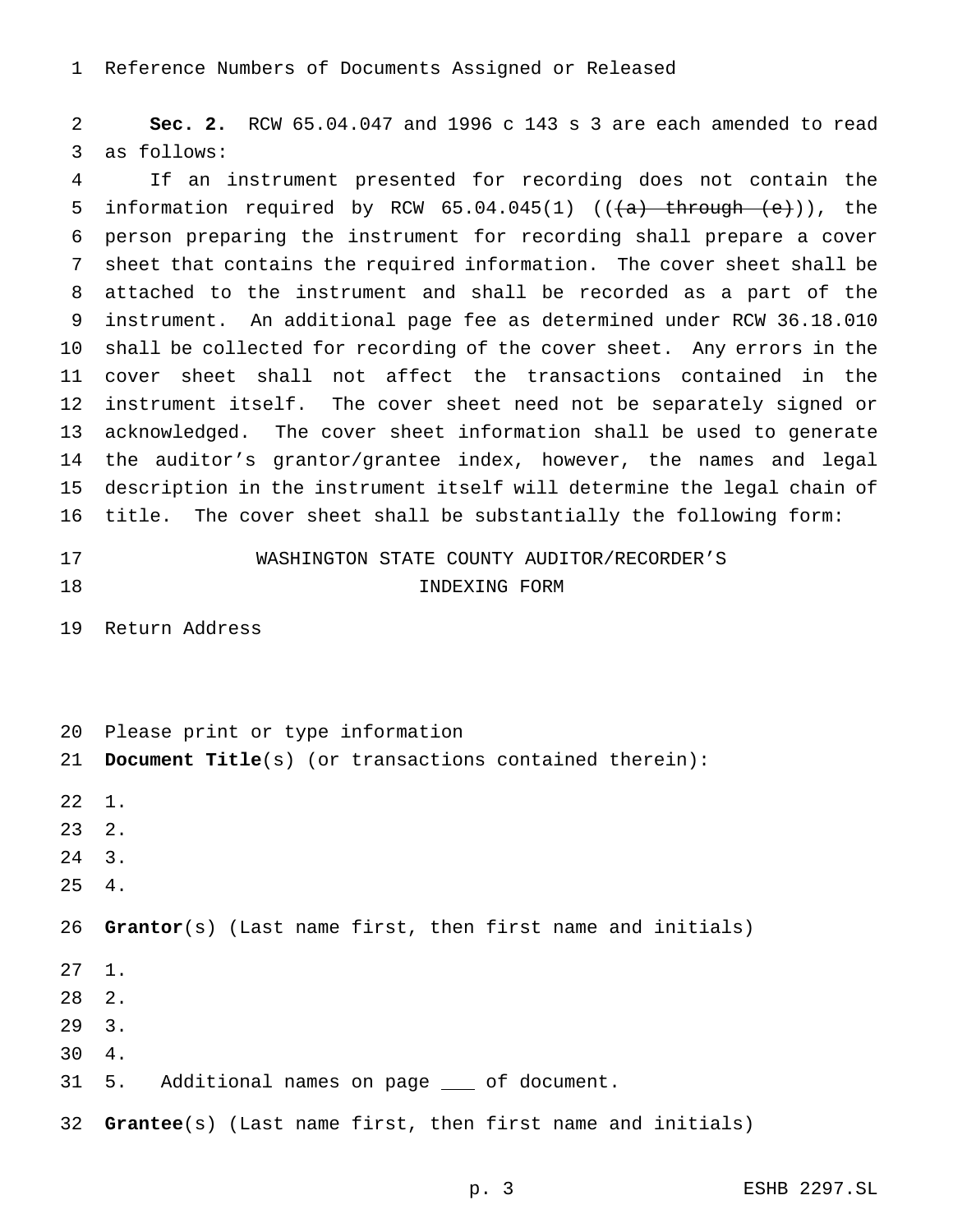1.

- 2.
- 3.
- 4.

5 5. Additional names on page \_\_\_ of document.

 **Legal Description** (abbreviated: i.e., lot, block, plat or section, township, range)

8 Additional legal description is on page  $\quad$  of document.

**Assessor's Property Tax Parcel or Account Number:**

**Reference Number(s) of Documents assigned or released:**

11 Additional references on page \_\_\_ of document.

 The Auditor or Recording Officer will rely on the information provided on this form. The staff will not read the document to verify the accuracy of or the completeness of the indexing information provided herein.

 **Sec. 3.** RCW 65.04.015 and 1996 c 229 s 1 are each amended to read as follows:

 The definitions set forth in this section apply throughout this chapter unless the context clearly requires otherwise.

 (1) "Recording officer" means the county auditor, or in charter counties the county official charged with the responsibility for recording instruments in the county records.

 (2) "File," "filed," or "filing" means the act of delivering or transmitting electronically an instrument to the auditor or recording officer for recording into the official public records.

 (3) "Record," "recorded," or "recording" means the process, such as electronic, mechanical, optical, magnetic, or microfilm storage used by the auditor or recording officer after filing to incorporate the instrument into the public records.

 (4) "Record location number" means a unique number that identifies the storage location (book or volume and page, reel and frame, instrument number, auditor or recording officer file number, receiving